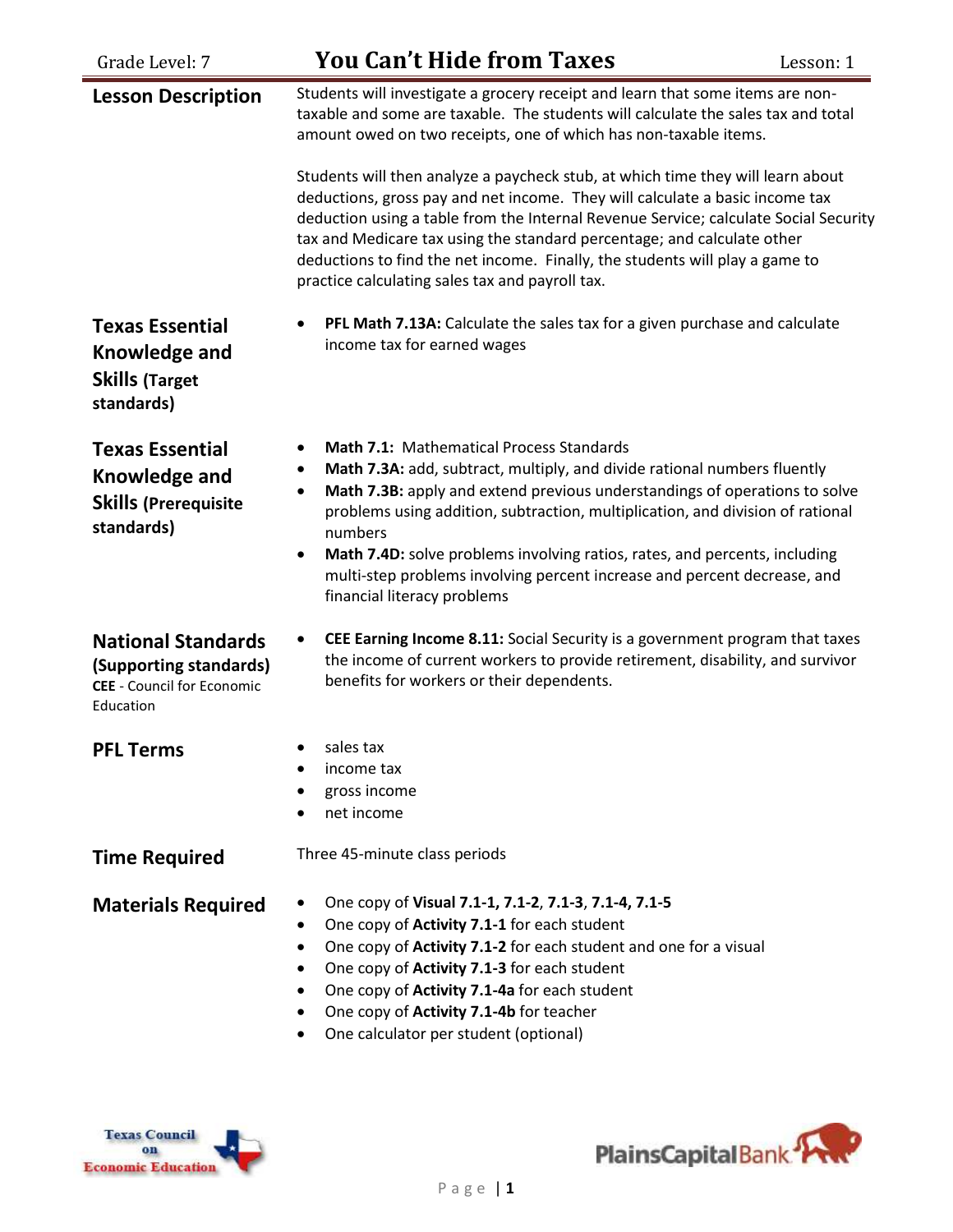| Grade Level: 7             | <b>You Can't Hide from Taxes</b>                                                                                                                                                                                                                                                                                                                                                                                                                                                                                                                                   | Lesson: 1 |
|----------------------------|--------------------------------------------------------------------------------------------------------------------------------------------------------------------------------------------------------------------------------------------------------------------------------------------------------------------------------------------------------------------------------------------------------------------------------------------------------------------------------------------------------------------------------------------------------------------|-----------|
| Procedure<br><b>Engage</b> | 1. Ask: Have you ever paid taxes? Why do people pay taxes? (Sample answer: Taxes are<br>used to pay for government agencies and services such as police and highways. In<br>Texas most items that consumers purchase have a sales tax.) Then tell students that<br>with this lesson, they will learn about two types of taxes: sales tax and payroll tax.                                                                                                                                                                                                          |           |
| <b>Explore</b>             | Display Visual 7.1-1. Tell students that Mrs. Hawkins went to the grocery store to buy a<br>2.<br>few items for the weekend. Shown is the grocery receipt Mrs. Hawkins received after<br>making her purchases. Guide the students in understanding the sales receipt using the<br>steps below.                                                                                                                                                                                                                                                                     |           |
|                            | a. Ask: What information is provided on the receipt? (Name of grocery store is My<br>Grocery, address of store, date of purchase, time of visit, items purchased, cost of<br>each item, sales tax charged, total cost, cash tender, balance due, number of items<br>sold.) Explain that receipts document the transaction type such as credit, debit or<br>cash. "CASH TENDER" is the amount of money paid to the cashier. It also indicates<br>that the transaction type was cash. "Change Due" is the change or the amount of<br>money due back to the customer. |           |
|                            | b. Say: Look at the items labeled "F" on the receipt. What general term would describe<br>these products? (All items labeled "F" are food items.) Explain that most food items<br>in a grocery store require preparation at home and are therefore non-taxable.<br>Taxable food items include things like snacks and sodas that are prepared by the<br>store or a company.                                                                                                                                                                                         |           |
|                            | c. Ask students to look at items labeled "T". What do you notice about these items? (All<br>of these items are non-food items except for the chips.) What do you think the "T"<br>represents? ("T" identifies items that are taxable.) Why do you think the chips were<br>taxed? (Sample responses: It is a food that is already prepared.)                                                                                                                                                                                                                        |           |
| <b>Explain</b>             | 3. Display Visual 7.1-2. Discuss with students the definition of sales tax, the rate of tax in<br>Texas and local communities, and how the money is used. Ask students if they can think<br>of other ways the money from sales taxes might be used. Answers will vary.                                                                                                                                                                                                                                                                                             |           |
|                            | A sales tax for the sale of certain goods and services is collected by the seller and<br>given to the government.<br>In Texas, the state sales tax is 6.25%; however, government agencies, such as cities<br>and counties, can add additional taxes to the state amount up to a total of 8.25%.<br>Sales tax is used by the government for public services and programs such as:<br>Police<br>Fire fighters<br>Libraries<br>Hospitals<br>Highways<br>Prisons<br>Public transportation                                                                              |           |



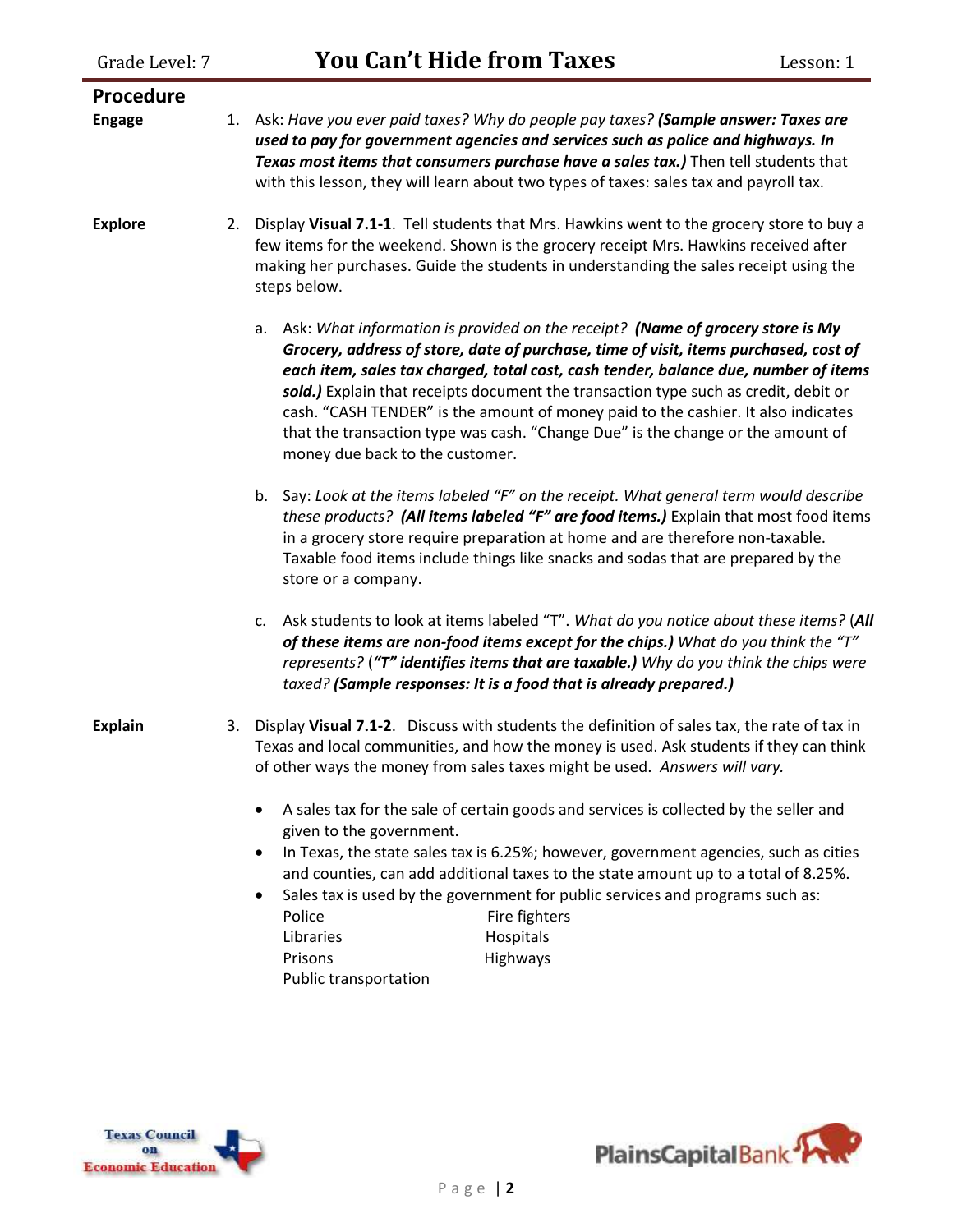| Grade Level: 7   | <b>You Can't Hide from Taxes</b><br>Lesson: 1                                                                                                                                                                                                                                                                                                                                                                                                                                                                                                                                                                       |  |
|------------------|---------------------------------------------------------------------------------------------------------------------------------------------------------------------------------------------------------------------------------------------------------------------------------------------------------------------------------------------------------------------------------------------------------------------------------------------------------------------------------------------------------------------------------------------------------------------------------------------------------------------|--|
| <b>Explore</b>   | Display Visual 7.1-1 again. Continue guiding the students in understanding the sales<br>4.<br>receipt using the steps below.                                                                                                                                                                                                                                                                                                                                                                                                                                                                                        |  |
|                  | Instruct students to total the prices for all of the non-taxable items. These are the<br>a.<br>items labeled "F". (\$8.35) Instruct students to total the prices for all of the taxable<br>items. These are the items labeled "T". (\$20.44)                                                                                                                                                                                                                                                                                                                                                                        |  |
|                  | b. Explain that the sales tax for this receipt was 8.25%. Have students multiply 8.25%<br>times the taxable total and round to the nearest cent. $(0.0825 \times $20.44 = $1.68)$                                                                                                                                                                                                                                                                                                                                                                                                                                   |  |
|                  | c. Ask: How is the total calculated for this bill? (Add the total for food items plus the<br>total for taxable items and the tax.) Have the students make these calculations and<br>compare their sums to the total on the receipt. (The amounts should be the same.)                                                                                                                                                                                                                                                                                                                                               |  |
| <b>Elaborate</b> | Distribute a copy of Activity 7.1-1 to each student and display Visual 7.1-3. Ask a student<br>5.<br>to read about Ms. Avery. Point out that Activity 7.1-1 show Ms. Avery's receipts. Read<br>and explain the directions. Then have students work independently or in pairs to<br>determine the missing values on the receipts.                                                                                                                                                                                                                                                                                    |  |
|                  | Once students have completed the worksheet, allow students to share their results and<br>6.<br>explain their rationale for their calculations. (Sample response: For Dandy Discount, I<br>totaled the taxable items. Then I multiplied this total times 0.0825 to determine the<br>tax. Then I added the prices of the taxable items and the food items plus the tax to<br>calculate the total.) Use Key 7.1-2 as a guide.                                                                                                                                                                                          |  |
| <b>Evaluate</b>  | In pairs, have the students describe the difference between the receipts. (The grocery<br>7.<br>receipt distinguishes between taxable and non-taxable while the department store<br>does not. The department store receipt has a subtotal since all items are taxed and the<br>grocery store does not. Dandy Discount was paid with cash and Modern Fashions was<br>paid with a debit card.)                                                                                                                                                                                                                        |  |
|                  | Ask students why Modern Fashions does not label each item with a "T" or an "F"?<br>8.<br>(Modern Fashions does not sell food items. Therefore all of their items are taxable.)                                                                                                                                                                                                                                                                                                                                                                                                                                      |  |
| <b>Engage</b>    | Display Visual 7.1-4. Tell students that to be able to buy items, they must have a source<br>9.<br>of income. Julia is in a high school program that allows her to work half a day and go to<br>school half a day. Her first week, she worked 22 hours at \$9.75 an hour at a local<br>daycare. How much did she earn? (\$9.75 x 22 = \$214.50) Julia will deposit \$100 from<br>each pay check to a savings account for college. She plans to spend the remainder of her<br>first pay check to purchase a \$99 camera. However, when Julia received her paycheck,<br>she was surprised at the amount of her check. |  |
|                  | 10. Display Visual 7.1-5. Use this visual to explain the difference between gross pay and net<br>income and to discuss the taxes that are deducted from earnings.                                                                                                                                                                                                                                                                                                                                                                                                                                                   |  |
|                  | 11. Display Visual 7.1-4 again. Tell students that both Julia's paycheck and pay stub are<br>displayed. Guide the students in understanding the paycheck stub using the following<br>steps.                                                                                                                                                                                                                                                                                                                                                                                                                         |  |



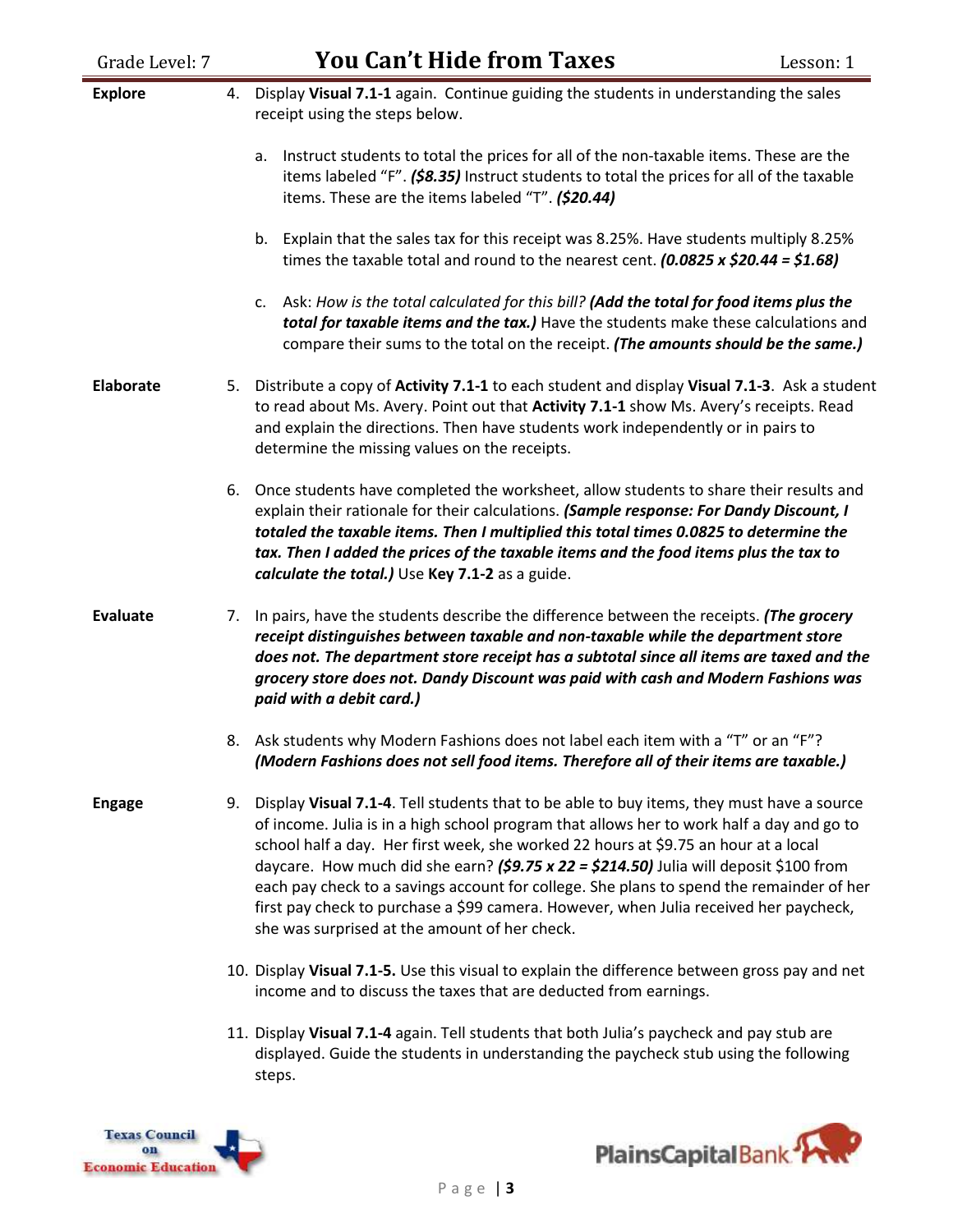- a. *What is Julia's gross pay? (\$214.50)* Explain that this is the amount Julia earned.
- b. *What is Julia's net pay?* **(***\$180.81***)** Explain that this is the amount Julia is going to receive after deductions are made.
- c. *What happened to the rest of her pay? (Part of the paycheck went to pay income tax, Social Security tax, and Medicare tax.)*
- d. *What was the total amount for deductions? (\$33.69)*
- e. *How much will Julia deposit into her savings account for college? (\$100)*
- f. *Will Julia be able to purchase the camera at this time? (No. If she deposits \$100 into her college savings account, she will only have \$80.81.)*
- g. *Why was the check less than what she expected? (She forgot to consider the taxes that she had to pay.)*

**Explore** 12. Distribute a copy of **Activity 7.1.2** to each student and display as a visual. Explain to students that income tax is a tax on money people earn (income) which is paid to the government. Our personal income tax is a progressive tax. That means that the more a person earns, the higher the tax rate. The table in **Activity 7.1-2** shows that income tax is a progressive tax. As the amount of income increases, the percent of tax increases.

- 13. Explain that the amount that will be withheld from an individual's paycheck for federal income taxes is calculated differently based on the individual's financial circumstances. For example, a single parent with 4 children has more allowances or tax breaks than a single person with no children earning the same wages. Some employees are paid weekly, others biweekly, others semi-monthly and some monthly. All of these factors and more are considered when calculating the federal income tax to withhold. In addition, the tables and formulas to calculate income taxes differ from year to year. For our purpose, we will only consider a high school student working part-time. The point of this lesson is to help you, as a student, understand your paycheck and to gain understanding on how to read a tax table. Most high school students, even though they might work part-time, are still dependents of their parents. The calculations we will use are based on the understanding that the employee is living at home and dependent on the parent(s) for food and shelter. Instruct students to complete column 2 on **Activity 7.1-2** as the teacher models. Use the explanation in column 1 of **Activity 7.1-2 or Key 7.1-2** to guide the students. Then have the students complete column 3 independently or in pairs. Use the key provided to go over the answers.
- **Elaborate** 14. Distribute a copy of **Activity 7.1-3** to each student. Ask a student to read the problem. *Manuel Ramos is a high school senior who has a part-time job that pays \$10.75 an hour.*



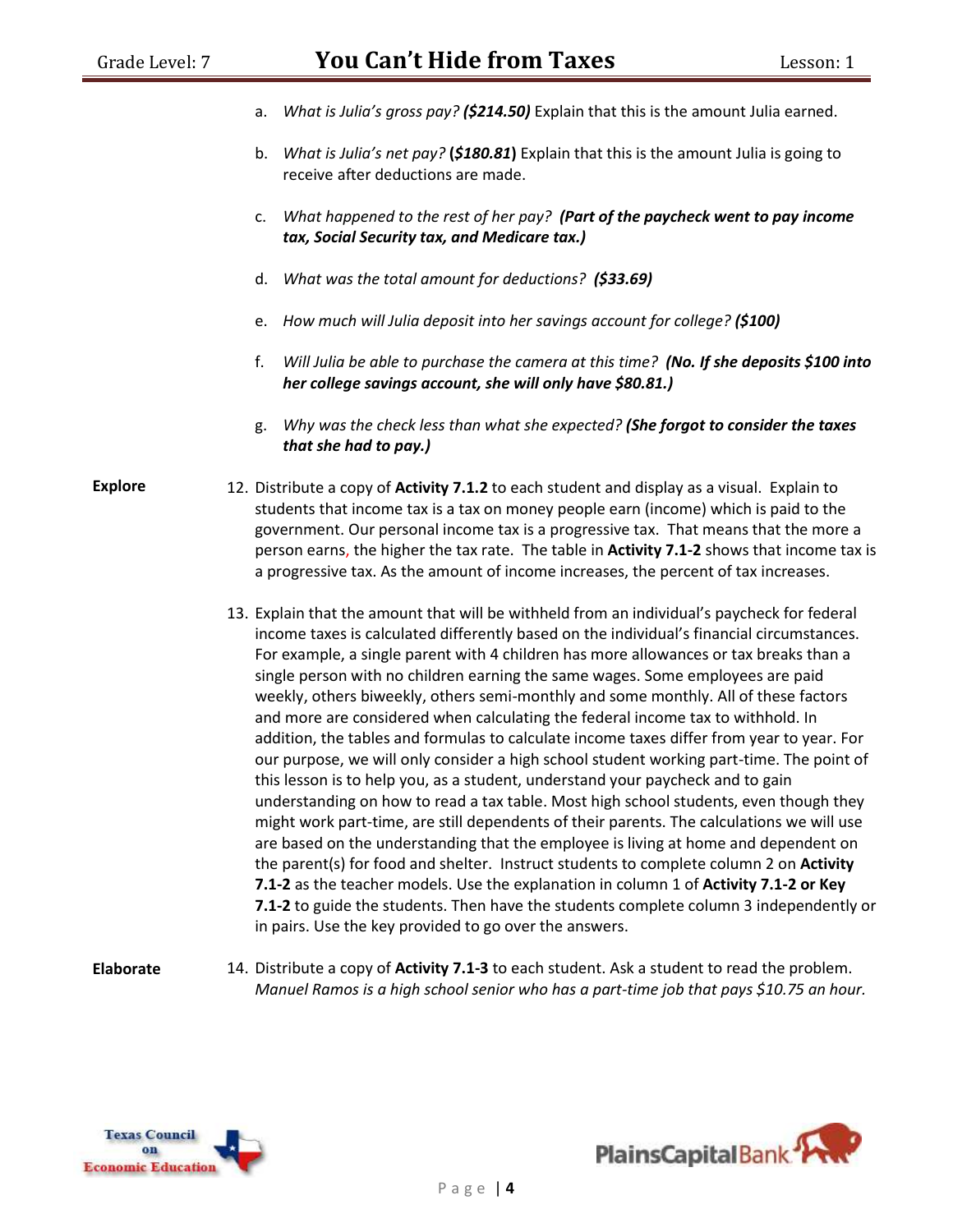| Grade Level: 7  | <b>You Can't Hide from Taxes</b>                                                                                                                                                                                                                                                                                                                                                                                                                                                                        | Lesson: 1 |
|-----------------|---------------------------------------------------------------------------------------------------------------------------------------------------------------------------------------------------------------------------------------------------------------------------------------------------------------------------------------------------------------------------------------------------------------------------------------------------------------------------------------------------------|-----------|
|                 | During a one week period he worked 30 hours. Income tax, Social Security tax of 6.2% of<br>his income, and Medicare tax of 1.45% of his income are deducted from each paycheck.                                                                                                                                                                                                                                                                                                                         |           |
|                 | 15. Have the students answer the questions and use the answers to fill in the paycheck stub<br>and then write the check for Manuel's employer.                                                                                                                                                                                                                                                                                                                                                          |           |
|                 | 16. Display Activity 7.1-3. Have different students explain 1-6. Use Key 7.1-3 to guide. As<br>calculations are explained by the students, the teacher should fill in the paycheck stub.                                                                                                                                                                                                                                                                                                                |           |
| <b>Evaluate</b> | 17. Prepare Activity 7.1-4b prior to game by cutting out squares and placing them in a bag or<br>box. Distribute a copy of Activity 7.1-4a and calculator (optional) to each student. Have<br>students take out a sheet of paper for scratch work and a pencil. Tell students to<br>randomly place nine of the answers listed at the top of the page in the squares on the<br>table.                                                                                                                    |           |
|                 | 18. Tell students you are going to draw a tax problem from a bag. They should listen carefully<br>as you read the tax problem. They are then to calculate the answer to the question that<br>is read to them. If that answer is on their TIC TAC Pay the TAX board, they will mark the<br>square with an "X". This game is similar to TIC TAC TOE and can be "won" by getting<br>three "X's" in a row. (For a greater challenge, keep playing till someone has an "X" in<br>each of their nine squares. |           |
| Evaluate/End    | 19. For closure, pose the questions below.<br>a. What is the difference between paying sales tax and paying income tax? (Sample<br>response: The sales tax is paid when purchasing goods and services. The income tax<br>is paid by deducting the tax when income is earned.)                                                                                                                                                                                                                           |           |
|                 | How is sales tax calculated? (Multiply the sales tax rate times the total price of the<br>b.<br>taxable items or cost of service.)                                                                                                                                                                                                                                                                                                                                                                      |           |
|                 | How is income tax calculated? (Income tax is calculated differently for each<br>c.                                                                                                                                                                                                                                                                                                                                                                                                                      |           |

*employee depending on many factors. A tax table is used. Your employer will make these calculations for you.)*



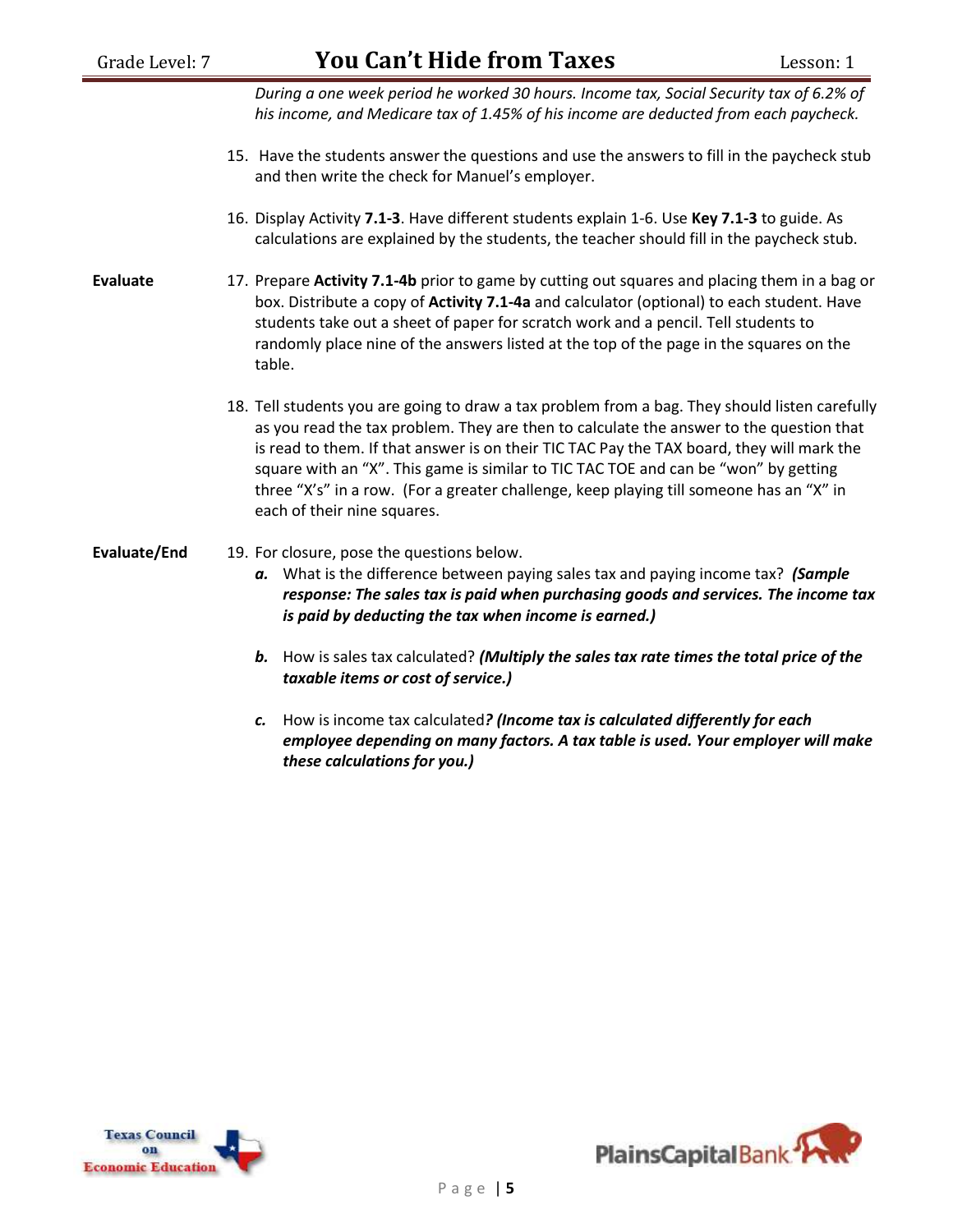#### **Visual 7.1-1**

| My Grocery                                                                                                        |                                                             |  |
|-------------------------------------------------------------------------------------------------------------------|-------------------------------------------------------------|--|
| 1234 Main Street<br>Anytown, TX<br>$03/14/12$ 11:38 a.m.                                                          |                                                             |  |
| <b>CHIPS</b><br><b>CLOTHES DETERGENT</b><br><b>BREAD</b><br><b>EGGS</b><br><b>MILK</b><br><b>DISHWASHING SOAP</b> | 2.98 T<br>14.99 T<br>2.79 F<br>1.98 F<br>3.58 F<br>$2.47$ T |  |
| <b>SALES TAX</b><br><b>TOTAL</b>                                                                                  | 1.68<br>30.47                                               |  |
| <b>CASH TENDER</b><br><b>CHANGE</b>                                                                               | 50.00<br>19.53                                              |  |
| NUMBER OF ITEMS SOLD =<br>THANK YOU FOR SHOPPING WITH US.                                                         | 6                                                           |  |



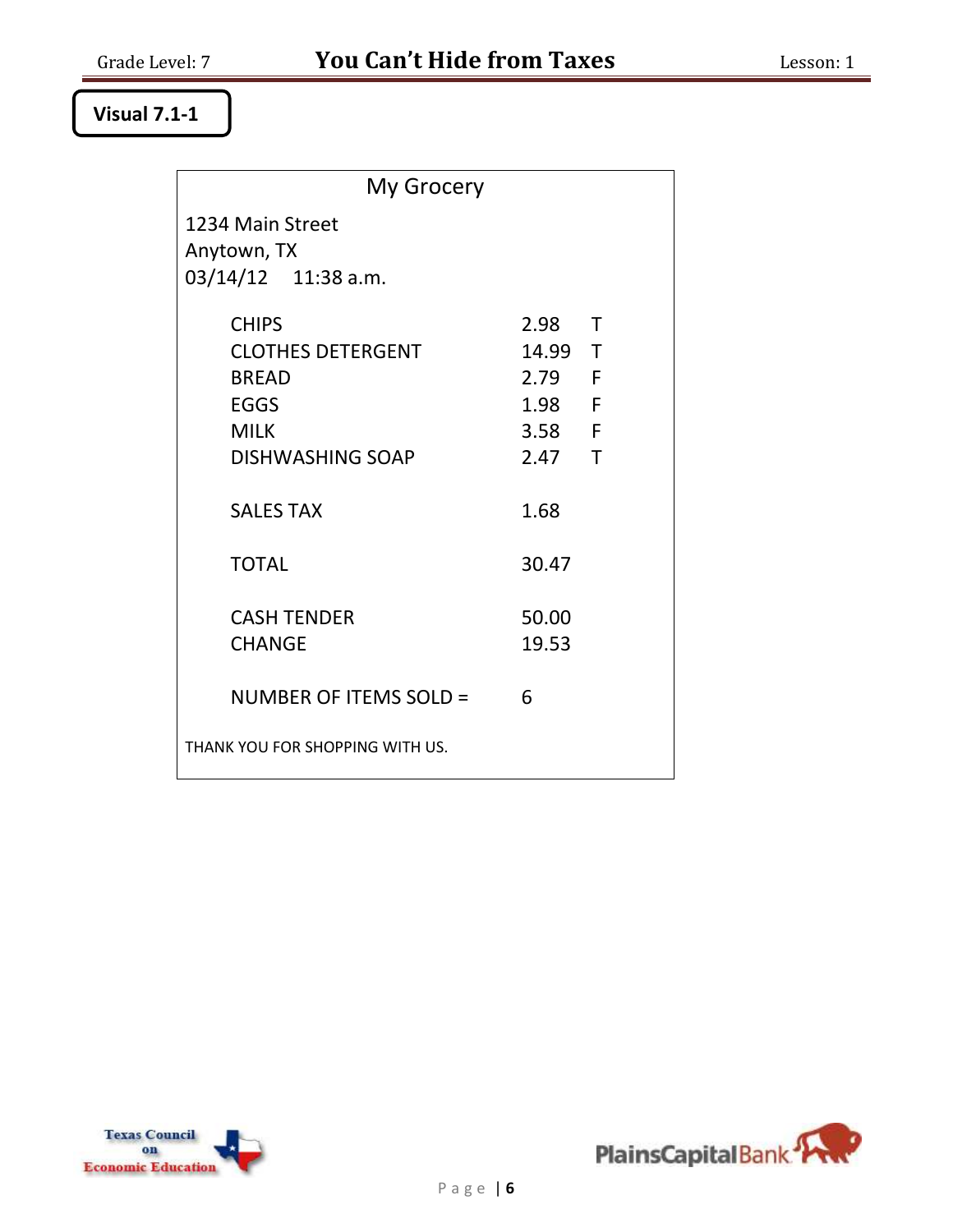|                   | <b>Sales Tax</b>                                                                                                                                                            |
|-------------------|-----------------------------------------------------------------------------------------------------------------------------------------------------------------------------|
| government.       | • A sales tax for the sale of certain goods and services is<br>collected by the seller from the consumer and paid to the                                                    |
|                   | In Texas, the state sales tax is 6.25%; however, local<br>governments, such as cities and counties, can add additional<br>taxes to the state amount up to a total of 8.25%. |
| programs such as: | Sales tax is used by the government for public services and                                                                                                                 |
| Police            | Fire fighters                                                                                                                                                               |
| Libraries         | <b>Hospitals</b>                                                                                                                                                            |
| Prisons           | <b>Highways</b>                                                                                                                                                             |



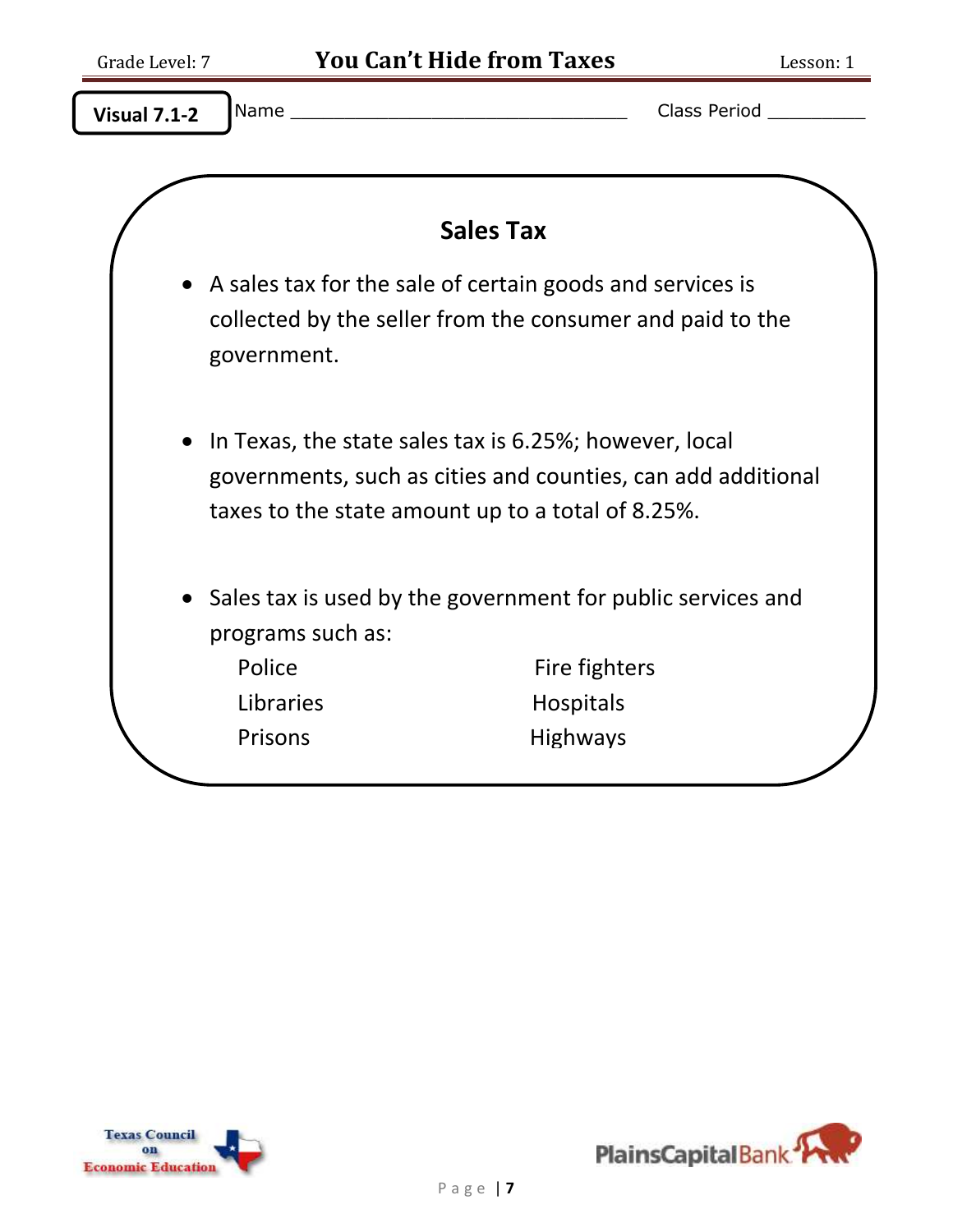**Visual 7.1-3**

Name \_\_\_\_\_\_\_\_\_\_\_\_\_\_\_\_\_\_\_\_\_\_\_\_\_\_\_\_\_\_\_ Class Period \_\_\_\_\_\_\_\_\_

# Ms. Avery Goes Shopping

One day Ms. Avery went shopping. Her first trip was to the department store to buy some spring clothes. When she finished buying the clothes, she stopped at the grocery store to buy food and some other items. It started raining when she arrived at her home. As she carried her purchases into her house, her receipts got wet. Some of the amounts were washed out. She remembered she paid for her clothes with her debit card and paid for the groceries with \$40 in cash.





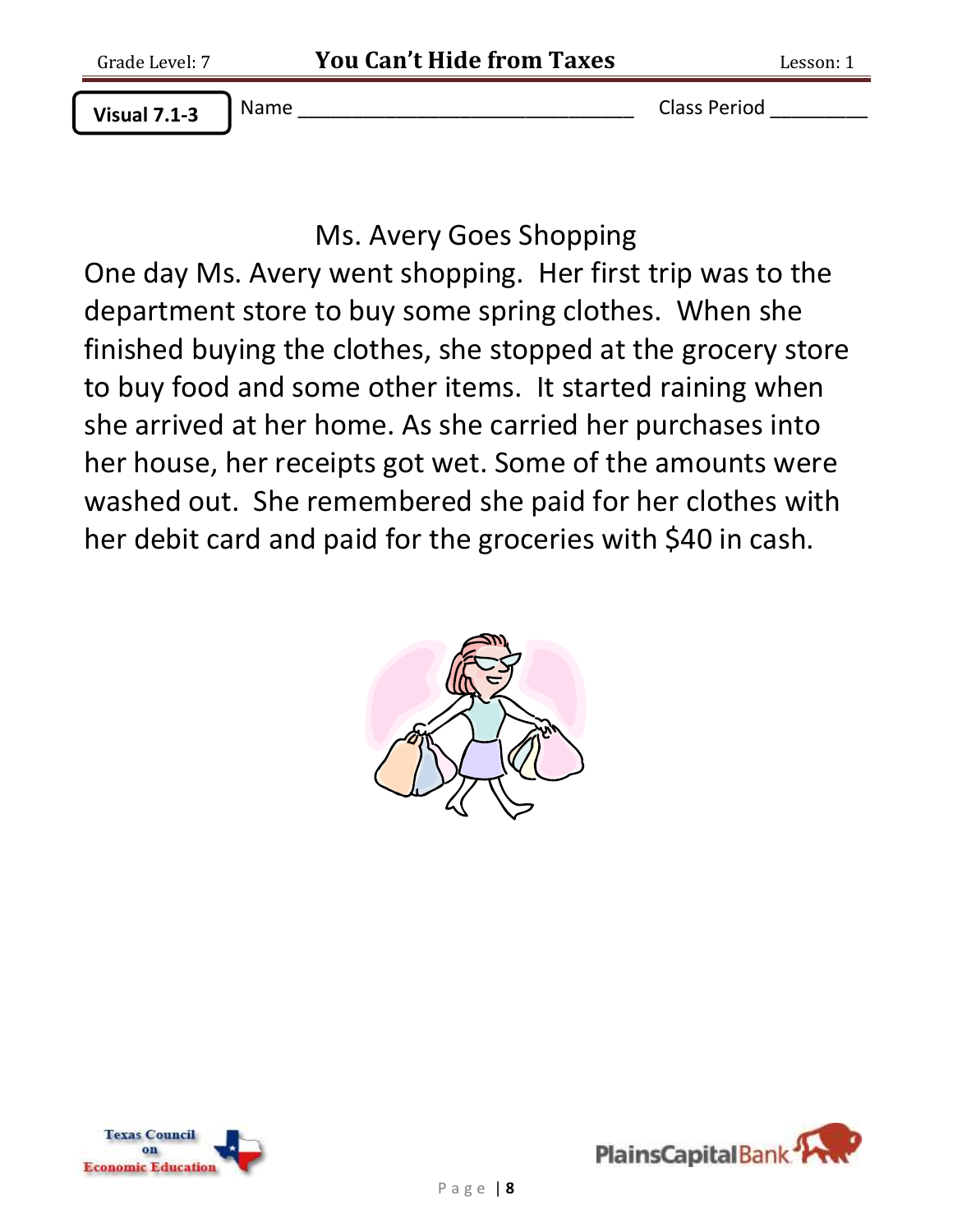Ĩ

**Activity 7.1-1**

Name \_\_\_\_\_\_\_\_\_\_\_\_\_\_\_\_\_\_\_\_\_\_\_\_\_\_\_\_\_\_\_ Class Period \_\_\_\_\_\_\_\_\_

**Directions: Help Mrs. Avery find the missing amounts on her receipts. Then answer the question below the table.**

| Dandy Discount                  |          |              | <b>Modern Fashions</b>    |
|---------------------------------|----------|--------------|---------------------------|
| 5555 First Street               |          |              | 05/01/13                  |
| Somewhere, TX                   |          |              | 63940 Market Ave.         |
| 04/05/12 1:14p.m.               |          |              | Styleton, TX              |
| Tea                             | $3.28$ F |              | Polo shirt<br>23.99       |
| Milk                            | 3.59     | $\mathsf{F}$ | 18.99<br>Jeans            |
| Notebook paper                  | 1.65     | $\top$       | <b>Belt</b><br>12.59      |
| Magazine                        | 5.59     | $\top$       | Khaki shorts<br>24.99     |
| <b>AA Batteries</b>             | 7.49 T   |              | 16.99<br>White shirt      |
| Frozen vegetables               | .99      | - F          |                           |
|                                 |          |              | Subtotal                  |
| <b>SALES TAX (8.25%)</b>        |          |              |                           |
|                                 |          |              | Sales tax                 |
|                                 |          |              | (8.25%)                   |
| <b>TOTAL</b>                    |          |              |                           |
|                                 |          |              | Total                     |
| <b>CASH TENDER</b>              | 40.00    |              |                           |
|                                 |          |              | <b>Debit</b>              |
| <b>CHANGE</b>                   |          |              |                           |
|                                 |          |              | Best buys for your money! |
| Number of items sold            |          |              |                           |
| THANK YOU FOR SHOPPING WITH US. |          |              |                           |
|                                 |          |              |                           |

What are the differences between the two receipts? \_\_\_\_\_\_\_\_\_\_\_\_\_\_\_\_\_\_\_\_\_\_\_\_\_\_\_\_\_





\_\_\_\_\_\_\_\_\_\_\_\_\_\_\_\_\_\_\_\_\_\_\_\_\_\_\_\_\_\_\_\_\_\_\_\_\_\_\_\_\_\_\_\_\_\_\_\_\_\_\_\_\_\_\_\_\_\_\_\_\_\_\_ \_\_\_\_\_\_\_\_\_\_\_\_\_\_\_\_\_\_\_\_\_\_\_\_\_\_\_\_\_\_\_\_\_\_\_\_\_\_\_\_\_\_\_\_\_\_\_\_\_\_\_\_\_\_\_\_\_\_\_\_\_\_\_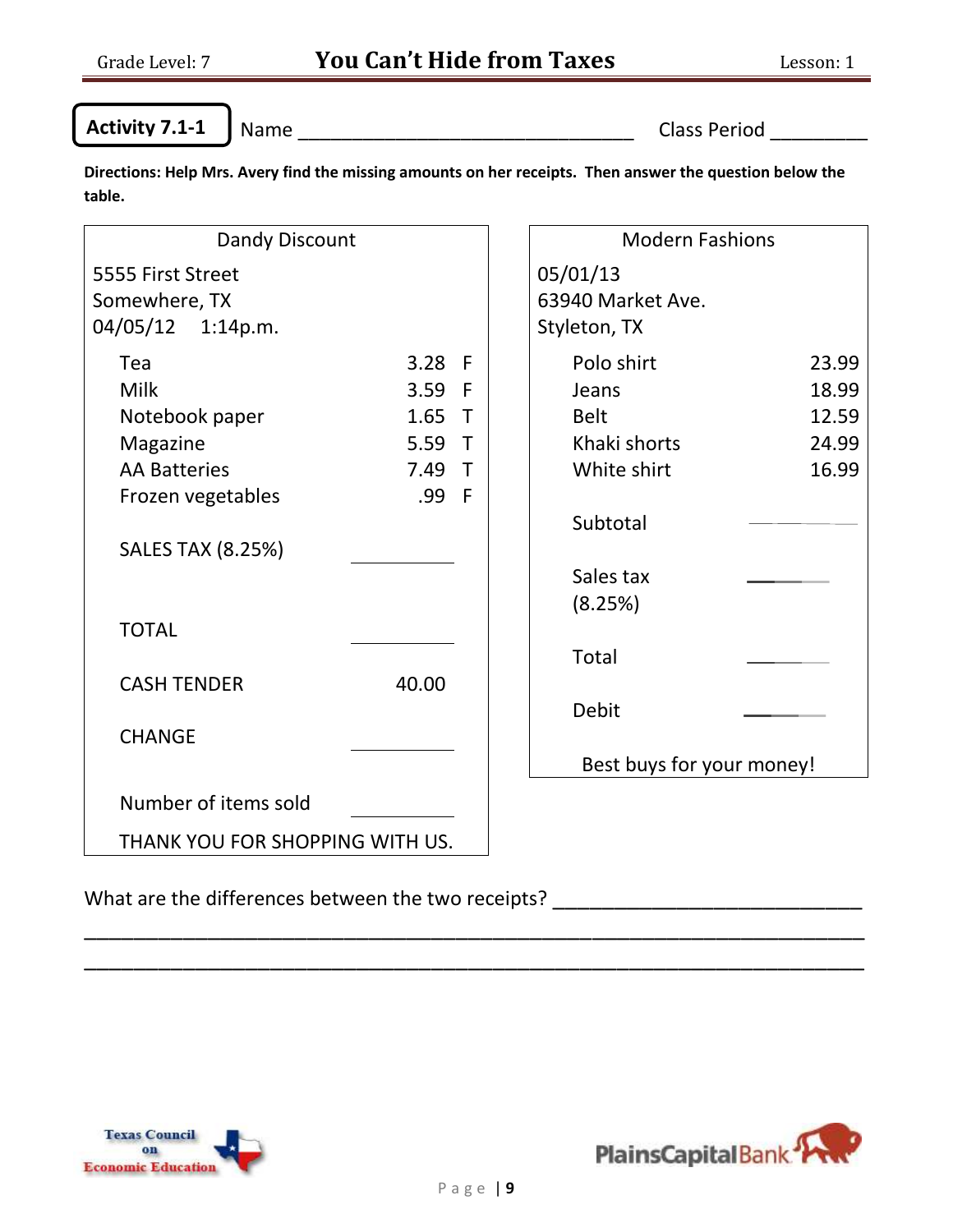l

**Key 7.1-1**

Name \_\_\_\_\_\_\_\_\_\_\_\_\_\_\_\_\_\_\_\_\_\_\_\_\_\_\_\_\_\_\_ Class Period \_\_\_\_\_\_\_\_\_

**Directions: Help Mrs. Avery find the missing amounts on her receipts. Then answer the question below the table.**

| Dandy Discount                                          |          |              | <b>Modern Fashions</b>                        |        |
|---------------------------------------------------------|----------|--------------|-----------------------------------------------|--------|
| 5555 First Street<br>Somewhere, TX<br>04/05/12 1:14p.m. |          |              | 05/01/13<br>63940 Market Ave.<br>Styleton, TX |        |
| Tea                                                     | $3.28$ F |              | Polo shirt                                    | 23.99  |
| <b>Milk</b>                                             | 3.59     | - F          | Jeans                                         | 18.99  |
| Notebook paper                                          | 1.65     | $\top$       | <b>Belt</b>                                   | 12.59  |
| Magazine                                                | 5.59     | $\top$       | Khaki shorts                                  | 24.99  |
| <b>AA Batteries</b>                                     | 7.49     | $\top$       | White shirt                                   | 16.99  |
| Frozen vegetables                                       | .99      | $\mathsf{F}$ |                                               |        |
|                                                         |          |              | Subtotal                                      | 97.55  |
| <b>SALES TAX (8.25%)</b>                                | 1.22     |              |                                               |        |
|                                                         |          |              | Sales tax                                     | 8.05   |
|                                                         |          |              | (8.25%)                                       |        |
| <b>TOTAL</b>                                            | 23.81    |              |                                               |        |
|                                                         |          |              | Total                                         | 105.60 |
| <b>CASH TENDER</b>                                      | 40.00    |              |                                               |        |
|                                                         |          |              | <b>Debit</b>                                  | 105.60 |
| <b>CHANGE</b>                                           | 16.19    |              |                                               |        |
|                                                         |          |              | Best buys for your money!                     |        |
| Number of items sold                                    | 6        |              |                                               |        |
| THANK YOU FOR SHOPPING WITH US                          |          |              |                                               |        |

What are the differences between the two receipts? (Sample responses: The grocery receipt distinguishes between taxable and non-taxable and the department store does not. The department store receipt has a subtotal since all items are taxed and the grocery store does not. Dandy Discount was paid with cash and Modern Fashions was paid with a debit card.)



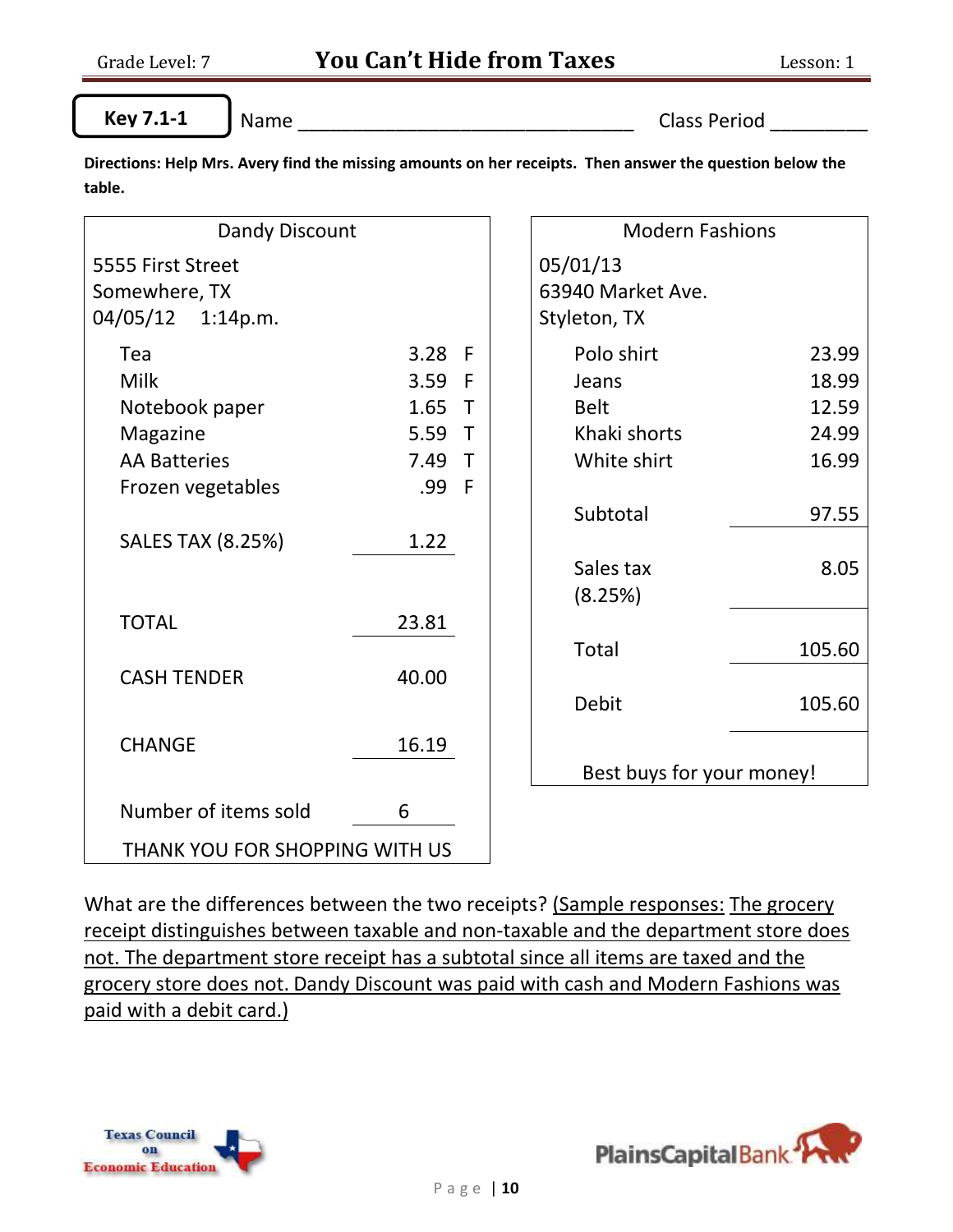#### **Visual 7.1-4**

## What happened to Julia's earnings?

Julia is in a high school program that allows her to work half a day and go to school half a day. Her first week, she worked 22 hours at \$9.75 an hour for a local daycare. How much did she earn?

| <b>Unreal Corporations</b>    |                                                        | Check No.          | 1234                    |
|-------------------------------|--------------------------------------------------------|--------------------|-------------------------|
| Payroll Account               |                                                        |                    | Date: November 15, 2013 |
|                               |                                                        |                    |                         |
|                               |                                                        |                    |                         |
| Pay to the order of:          | Julia Sparkle                                          |                    | \$180.81                |
| One hundred eighty and 81/100 | <b>Dollars</b>                                         |                    |                         |
|                               |                                                        |                    |                         |
| <b>First Corner Bank</b>      |                                                        |                    |                         |
| Anytown, USA                  |                                                        |                    |                         |
|                               |                                                        |                    |                         |
| Memo:<br>Payroll              |                                                        | <b>Curtis Void</b> |                         |
|                               |                                                        |                    |                         |
|                               | Detach below before depositing. Save for your records. |                    |                         |
| Employee:                     | <b>Gross Pay</b>                                       |                    | \$214.50                |
| Julia Sparkle                 | <b>Deductions</b>                                      |                    |                         |
|                               | <b>Federal Income Tax</b>                              | \$17.28            |                         |
| Pay Period:                   | <b>Social Security</b>                                 | \$13.30            |                         |
| 11/08/2013 to                 | Medicare/Medicaid                                      | \$3.11             |                         |
| 11/14/2013                    | <b>Total Deductions</b>                                |                    | \$33.69                 |
|                               | Net Pay                                                |                    | \$180.81                |

Julia will deposit \$100 from each pay check in her college savings account. She plans to spend the remainder of her first pay check to purchase buy a \$99 camera. However, when Julia received her paycheck, she was surprised at the amount of her check. *Why was the check less than what she expected?*



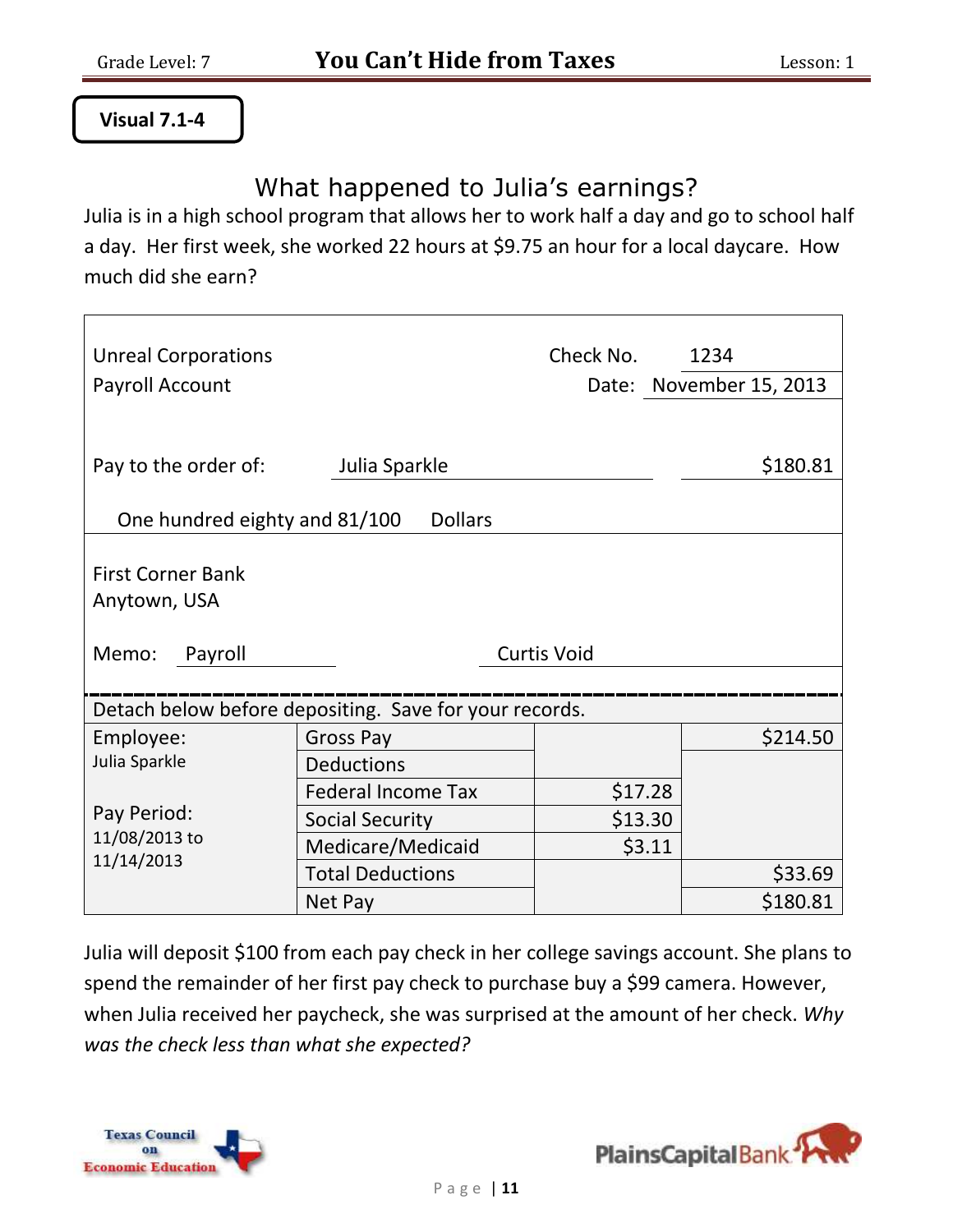**Visual 7.1-5**

#### **Understanding Your Paycheck**

**Gross Pay** is the amount earned before taxes and deductions are subtracted or withheld.

**Net Income** is calculated by starting with the gross pay on a paycheck and then subtracting deductions. Deductions include taxes paid to the government, such as Social Security tax, Medicare tax and Income tax and optional deductions including health insurance premiums, donations to charity, and money set aside for savings.

### **Types of Taxes Withheld from Earnings**

- a. **Income tax** money paid to the federal government based on income earned
- b. **Social security tax** this tax will provide retirement, disability, and survivor benefits for workers or their dependents
- c. **Medicare tax** helps pay for many medical services for people 65 years or older





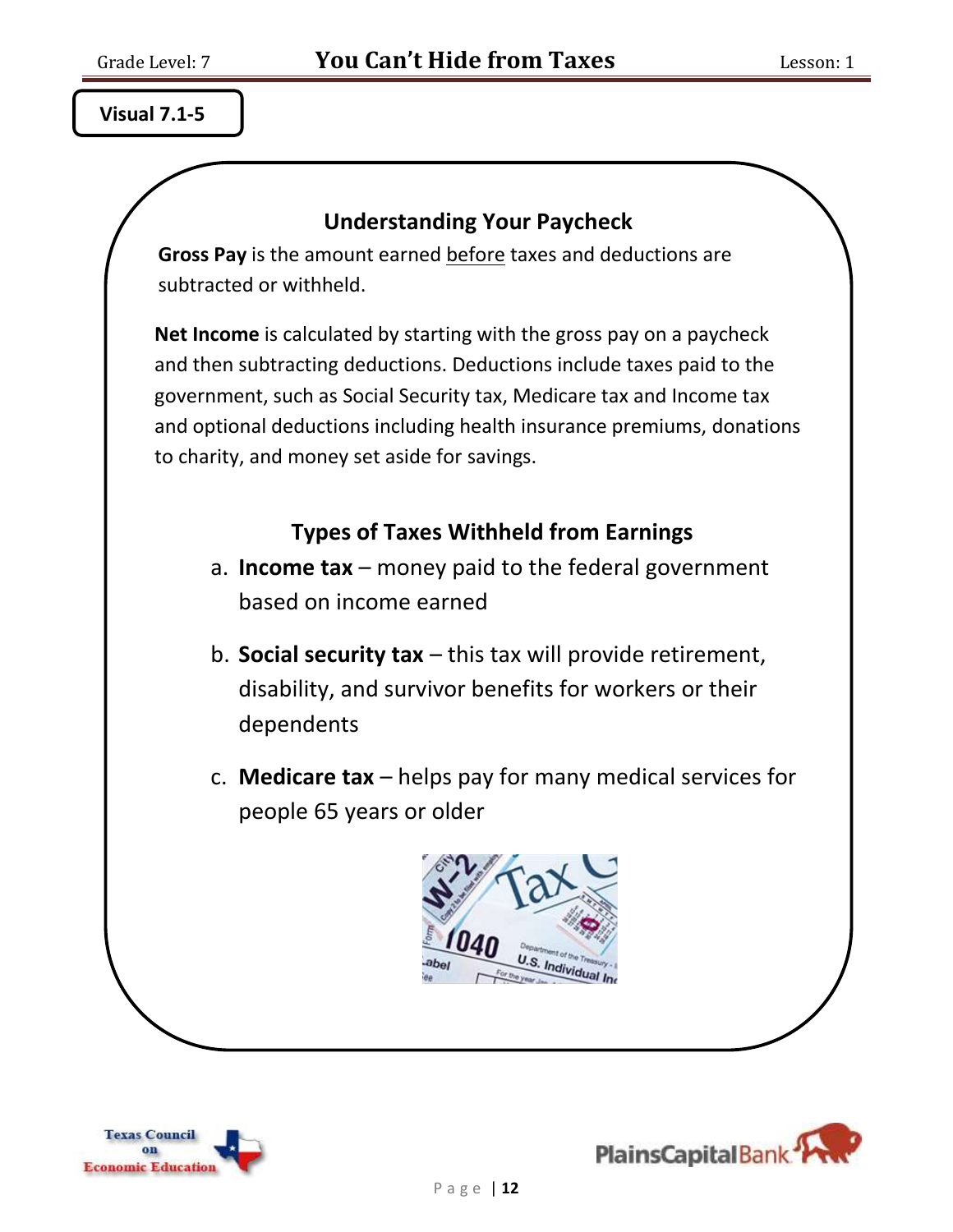**Activity 7.1-2**

ī

Name \_\_\_\_\_\_\_\_\_\_\_\_\_\_\_\_\_\_\_\_\_\_\_\_\_\_\_\_\_\_\_ Class Period \_\_\_\_\_\_\_\_\_

Percentage Method Tables for Income Tax Withholding for Weekly Pay Period

(For Wages Paid in 2013)

(a) SINGLE person (including head of household)-

| If the amount of wages (after<br>subtracting withholding allowances) The amount of income tax |                                  | to withhold is:       |                 |
|-----------------------------------------------------------------------------------------------|----------------------------------|-----------------------|-----------------|
| is:                                                                                           |                                  |                       |                 |
| Not over \$42                                                                                 | <b>Analysis and a series and</b> | \$0                   |                 |
| Over-                                                                                         | But not over-                    |                       | of excess over- |
| \$42                                                                                          | $-$ \$214                        | \$0.00 plus 10%       | $-$ \$42        |
| \$214                                                                                         | $-$ \$739.                       | \$17.20 plus 15%      | $-$ \$214       |
| \$739                                                                                         | $-$ \$1,732.                     | \$95.95 plus 25%      | $-$739$         |
| \$1,732                                                                                       | $-$ \$3,566.                     | \$344.20 plus 28%     | $-$1,732$       |
| \$3,566                                                                                       | $- $7,703$                       | \$857.72 plus 33%     | $-$ \$3,566     |
| \$7,703                                                                                       | $-$ \$7,735.                     | \$2,222.93 plus 35%   | $-$7,703$       |
| \$7,735                                                                                       | 84 RAYA 2484 BAG                 | \$2,234.13 plus 39.6% | $-$7,735$       |

Source: Notice 1036 (Rev. January 2013, Department of the Treasury, Internal Revenue Service.)

|         | Steps:                      | <b>Example:</b>                 | <b>Your Problem:</b>            |
|---------|-----------------------------|---------------------------------|---------------------------------|
| Step 1: | Determine the correct table | The table for this situation is | The table for this situation is |
|         | to use based on individual  | for a single person, who gets   | for a single person, who gets   |
|         | basis.                      | paid weekly in 2013.            | paid weekly in 2013.            |
| Step 2: | Determine your gross weekly | 15 hours at \$9.00 per hour     | 22 hours at \$10 per hour       |
|         | pay.                        |                                 |                                 |
|         |                             |                                 |                                 |
| Step 3: | Find the row that contains  |                                 |                                 |
|         | the range for the gross     |                                 |                                 |
|         | income in the table.        |                                 |                                 |
| Step 4: | Use corresponding row to    |                                 |                                 |
|         | find "of excess over-"      |                                 |                                 |
|         | amount. This is the number  |                                 |                                 |
|         | under the heading "of       |                                 |                                 |
|         | excess over-"               |                                 |                                 |
| Step 5: | Subtract the number in step |                                 |                                 |
|         | 4 from your weekly pay.     |                                 |                                 |
|         |                             |                                 |                                 |
| Step 6: | Find the formula in the     |                                 |                                 |
|         | middle column of the        |                                 |                                 |
|         | corresponding row and       |                                 |                                 |
|         | Calculate the withholding   |                                 |                                 |
|         | tax.                        |                                 |                                 |



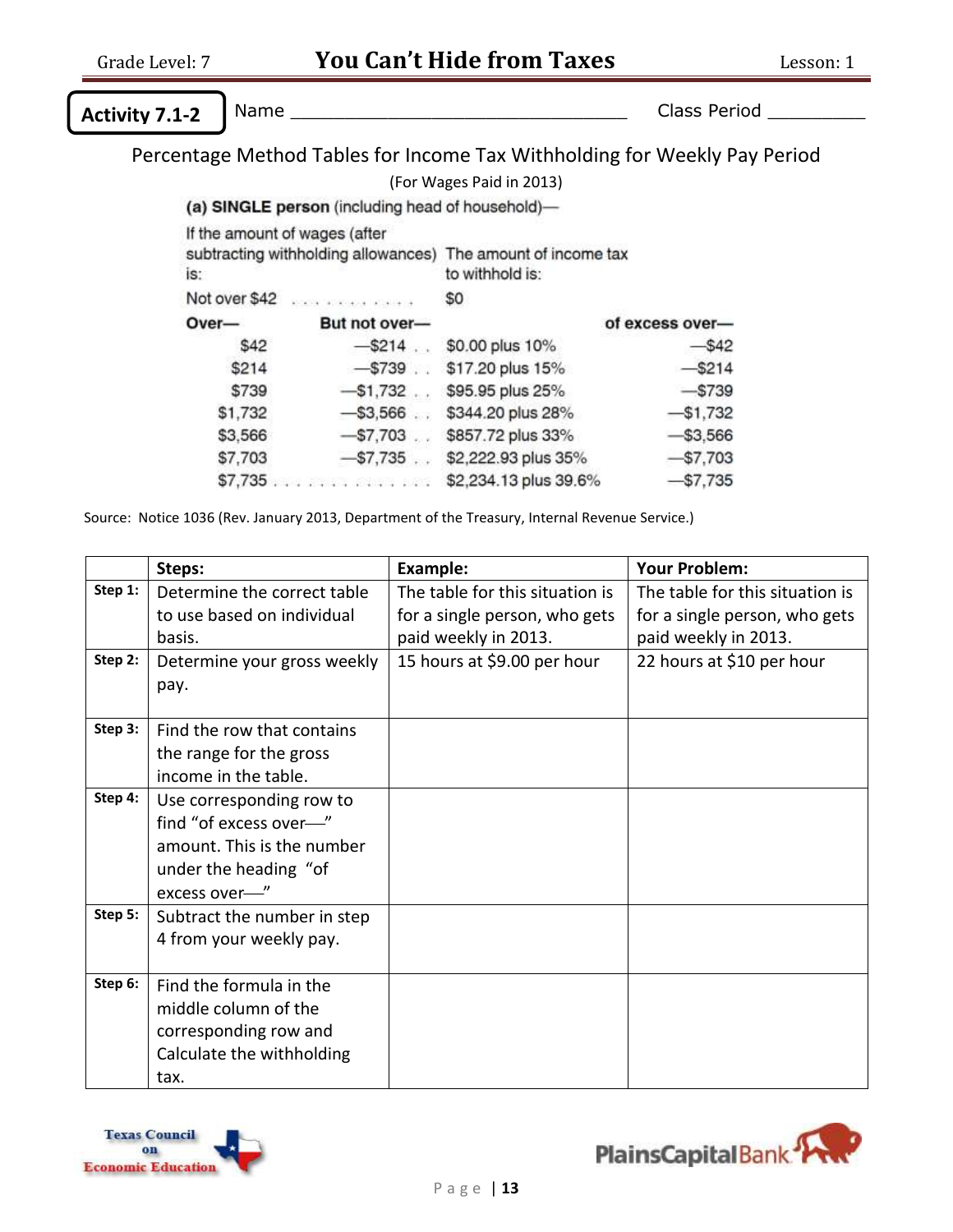ī

**Key 7.1-2**

Name \_\_\_\_\_\_\_\_\_\_\_\_\_\_\_\_\_\_\_\_\_\_\_\_\_\_\_\_\_\_\_ Class Period \_\_\_\_\_\_\_\_\_

Percentage Method Tables for Income Tax Withholding for Weekly Pay Period

(For Wages Paid in 2013)

(a) SINGLE person (including head of household)-

|                                                                     | If the amount of wages (after     |                       |                 |
|---------------------------------------------------------------------|-----------------------------------|-----------------------|-----------------|
| subtracting withholding allowances) The amount of income tax<br>is: |                                   | to withhold is:       |                 |
| Not over \$42                                                       | <b>Analysis and Alaska Alaska</b> | \$0                   |                 |
| Over-                                                               | But not over-                     |                       | of excess over- |
| \$42                                                                | $-$ \$214                         | \$0.00 plus 10%       | $-$ \$42        |
| \$214                                                               | $-$ \$739.                        | \$17.20 plus 15%      | $-$ \$214       |
| \$739                                                               | $-$ \$1,732.                      | \$95.95 plus 25%      | $-$739$         |
| \$1,732                                                             | $-$ \$3,566.                      | \$344.20 plus 28%     | $-$1,732$       |
| \$3,566                                                             | $- $7,703$                        | \$857.72 plus 33%     | $-$ \$3,566     |
| \$7,703                                                             | $-$ \$7,735.                      | \$2,222.93 plus 35%   | $-$7,703$       |
| \$7,735                                                             | 84 RAYA 2484 BAG                  | \$2,234.13 plus 39.6% | $-$7,735$       |

Source: Notice 1036 (Rev. January 2013, Department of the Treasury, Internal Revenue Service.)

|         | Steps:                      | <b>Example:</b>                  | <b>Your Problem:</b>              |
|---------|-----------------------------|----------------------------------|-----------------------------------|
| Step 1: | Determine the correct table | The table for this situation is  | The table for this situation is   |
|         | to use based on individual  | for a single person, who gets    | for a single person, who gets     |
|         | basis.                      | paid weekly in 2013.             | paid weekly in 2013.              |
| Step 2: | Determine your gross weekly | 15 hours at \$9.00 per hour      | 22 hours at \$10 per hour         |
|         | pay.                        | $15 \times $9.00 = $135$         | $22 \times 10 = $220$             |
|         |                             |                                  |                                   |
| Step 3: | Find the row that contains  | Row 1: Since \$135 is over       | Row 2: Since \$220 is over        |
|         | the range for the gross     | \$42, but not over \$214         | \$214, but not over \$739         |
|         | income in the table.        |                                  |                                   |
| Step 4: | Use corresponding row to    | \$42                             | \$214                             |
|         | find "of excess over-"      |                                  |                                   |
|         | amount. This is the number  |                                  |                                   |
|         | under the heading "of       |                                  |                                   |
|         | excess over-"               |                                  |                                   |
| Step 5: | Subtract the number in step | $$135 - $42 = $93$               | $$220 - $214 = $6$                |
|         | 4 from your weekly pay.     |                                  |                                   |
| Step 6: | Find the formula in the     | \$0.00 plus 10%                  | \$17.20 plus 15%                  |
|         | middle column of the        | $$0.00 + .10 \times $93 = $9.30$ | $$17.20 + .15 \times $6 = $18.10$ |
|         | corresponding row and       |                                  |                                   |
|         | Calculate the withholding   |                                  |                                   |
|         | tax.                        |                                  |                                   |



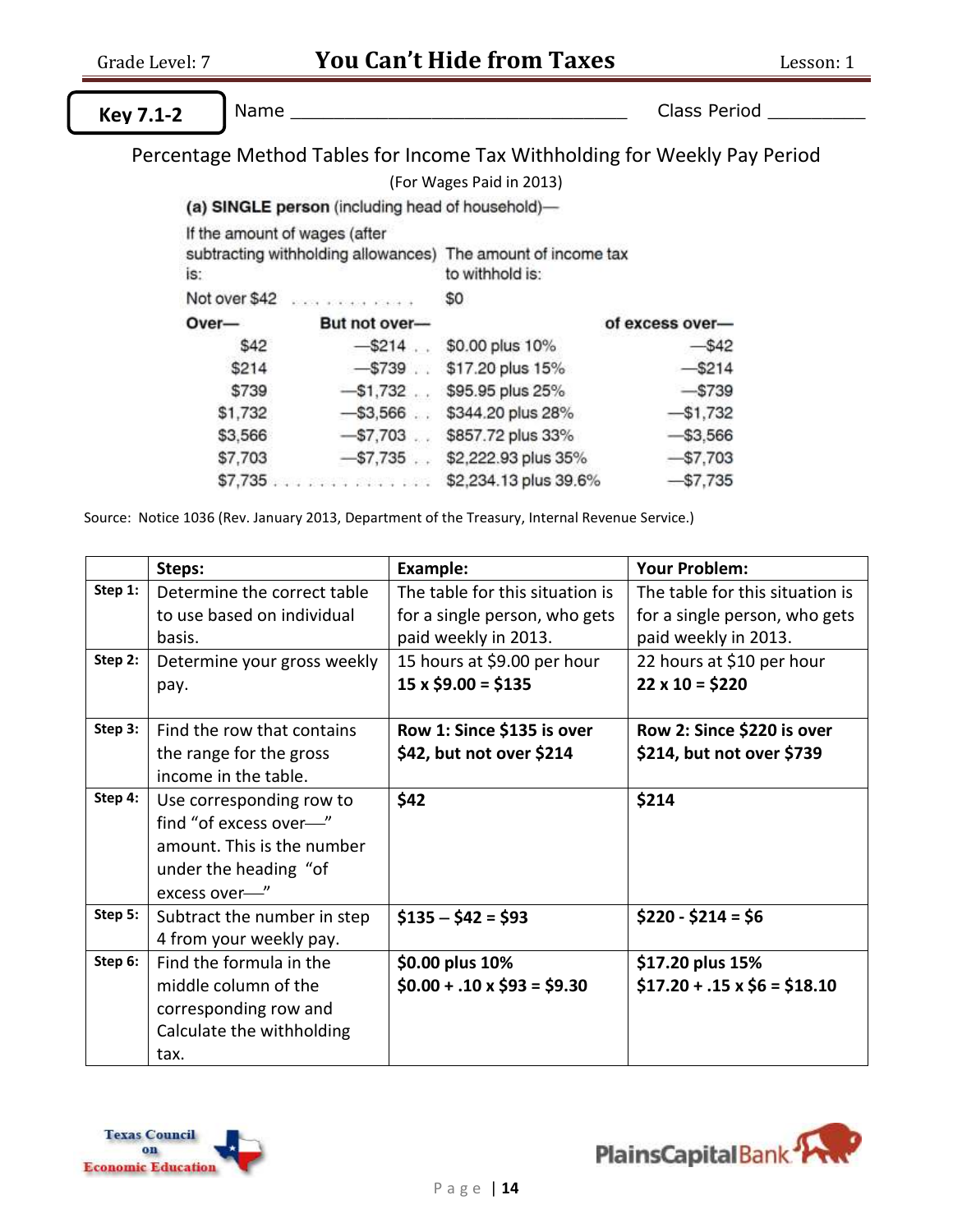**Activity 7.1-3**

Name \_\_\_\_\_\_\_\_\_\_\_\_\_\_\_\_\_\_\_\_\_\_\_\_\_\_\_\_\_\_\_ Class Period \_\_\_\_\_\_\_\_\_

Manuel Ramos is a high school senior who has a part-time job that pays \$10.75 an hour. During a one week period he worked 30 hours. Income tax, Social Security tax, and Medicare tax are deducted from each paycheck.

**Directions: Answer the questions below.**

 $\overline{\phantom{a}}$  ,  $\overline{\phantom{a}}$  ,  $\overline{\phantom{a}}$  ,  $\overline{\phantom{a}}$  ,  $\overline{\phantom{a}}$  ,  $\overline{\phantom{a}}$  ,  $\overline{\phantom{a}}$  ,  $\overline{\phantom{a}}$  ,  $\overline{\phantom{a}}$  ,  $\overline{\phantom{a}}$  ,  $\overline{\phantom{a}}$  ,  $\overline{\phantom{a}}$  ,  $\overline{\phantom{a}}$  ,  $\overline{\phantom{a}}$  ,  $\overline{\phantom{a}}$  ,  $\overline{\phantom{a}}$ 

- 1. What was Manuel's gross income for the one week?
- 2. Use the income tax table from **Activity 7.1-2** to calculate Manuel's income tax.
- 3. Calculate the Social Security tax at 6.2% of Manuel's gross pay.
- 4. Calculate the Medicare tax at 1.45% of Manuel's gross pay.

5. What are Manuel's total deductions? \_\_\_\_\_\_\_\_\_\_\_\_\_\_\_\_\_\_\_\_\_

6. How much is Manuel's net pay?



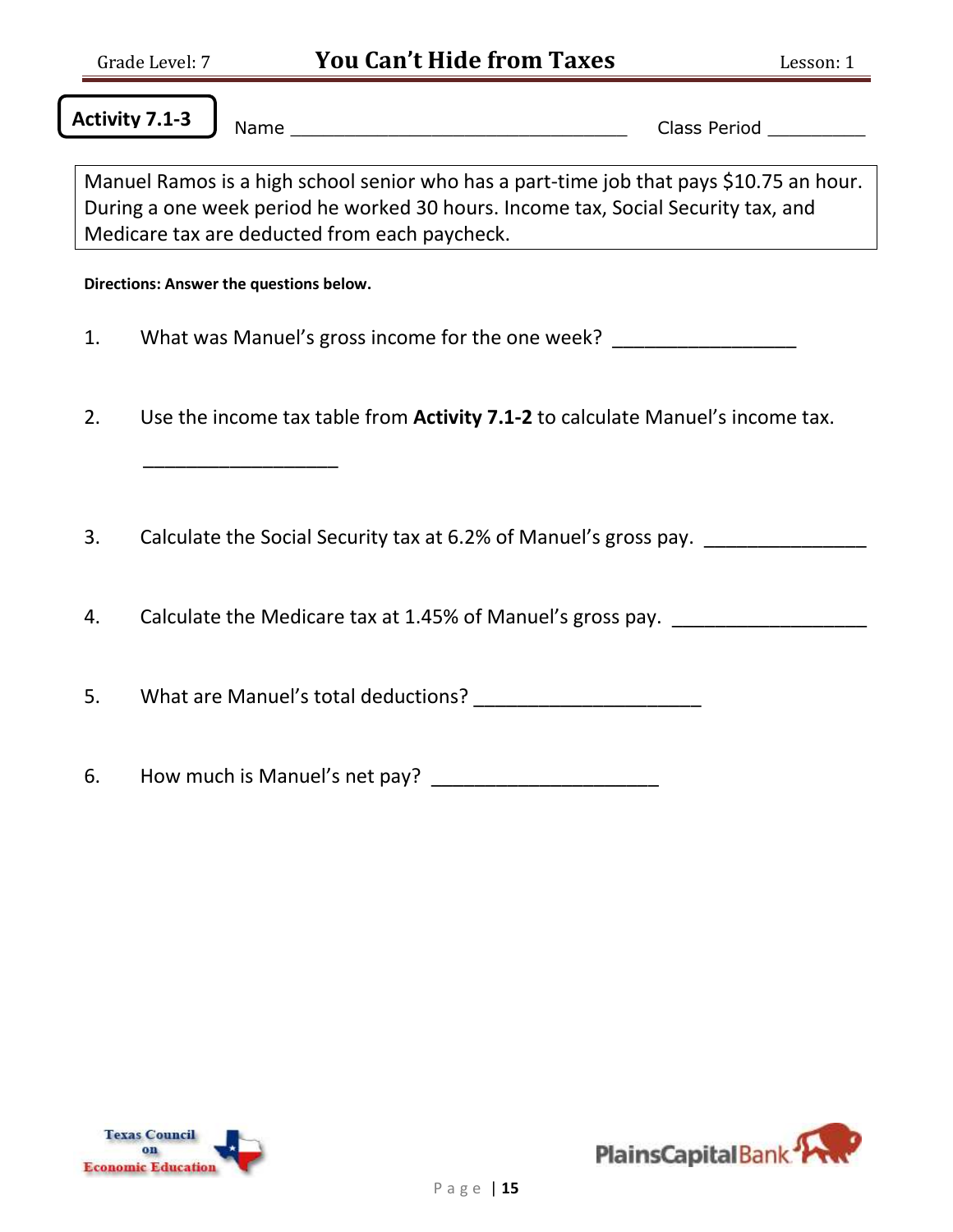7. Complete the check stub and write the check to Manuel Ramos for his net pay.

| <b>Unreal Corporations</b><br>Payroll Account                                                |                            | Check No.<br>Date:       | 5555 |  |
|----------------------------------------------------------------------------------------------|----------------------------|--------------------------|------|--|
| Pay to the order of:                                                                         |                            |                          |      |  |
| <b>First Corner Bank</b><br>Anytown, USA                                                     |                            |                          |      |  |
| Memo:<br>Payroll                                                                             |                            | <b>Vladity Notworthy</b> |      |  |
|                                                                                              |                            |                          |      |  |
| Detach below before depositing. Save for your records.<br><b>Gross Earnings</b><br>Employee: |                            |                          |      |  |
| <b>Manuel Ramos</b>                                                                          | Deductions:                |                          |      |  |
|                                                                                              | <b>Federal Income Tax</b>  |                          |      |  |
| Pay Period:                                                                                  | <b>Social Security Tax</b> |                          |      |  |
| 07/08/2013 to                                                                                | <b>Medicare Tax</b>        |                          |      |  |
| 07/14/2013                                                                                   | <b>Total deductions</b>    |                          |      |  |
|                                                                                              | Net Pay                    |                          |      |  |



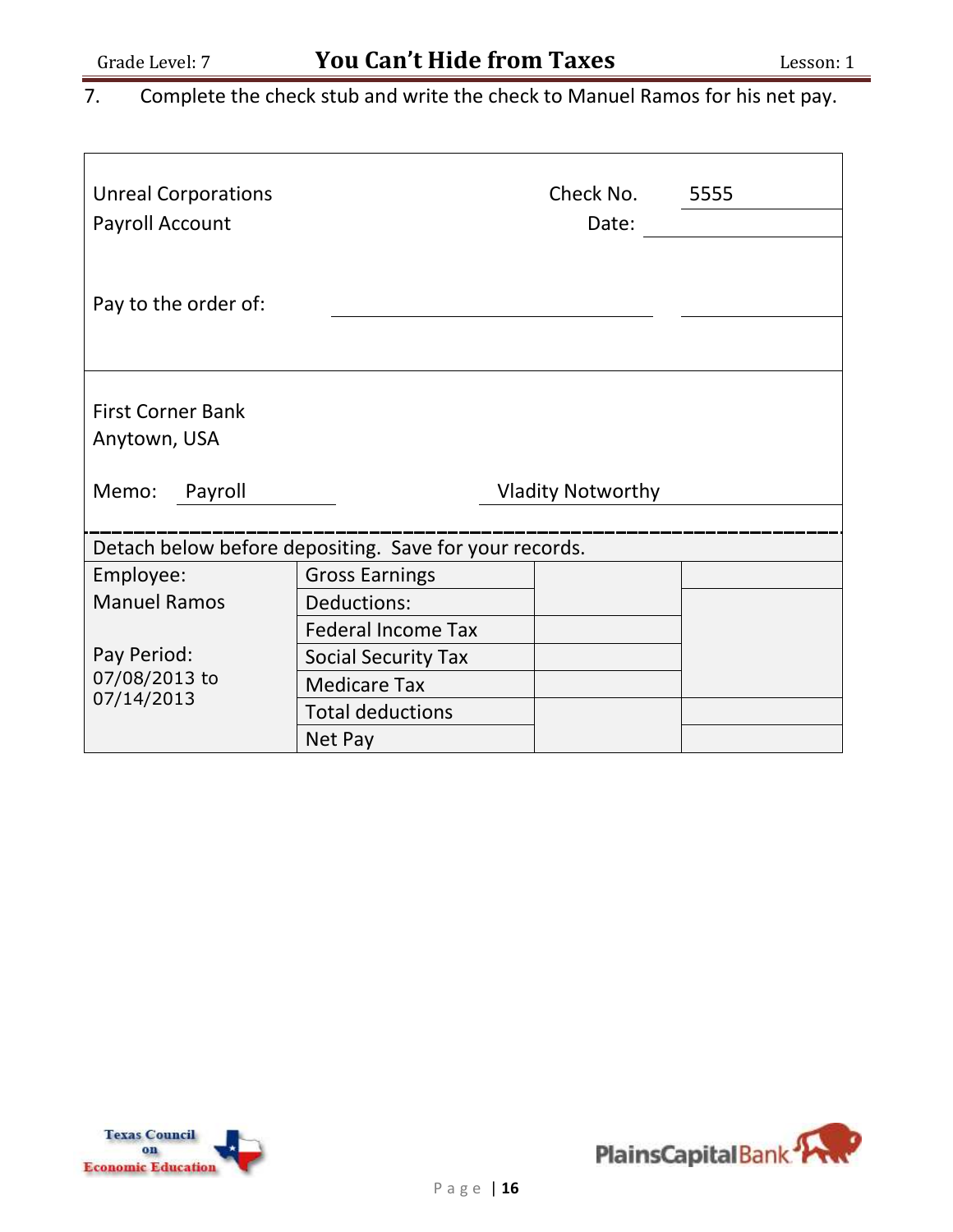**Key 7.1-3**

ī

Name \_\_\_\_\_\_\_\_\_\_\_\_\_\_\_\_\_\_\_\_\_\_\_\_\_\_\_\_\_\_\_ Class Period \_\_\_\_\_\_\_\_\_

Manuel Ramos is a high school senior who has a part-time job that pays \$10.75 an hour. During a one week period he worked 30 hours. Income tax, Social Security tax, and Medicare tax are deducted from each paycheck.

**Directions: Answer the questions below.**

- 1. What was Manuel's gross income for one week? \$10.75 x 30 = \$322.50
- 2. Use the income tax table from **Activity 7.1-4** to calculate Manuel's income tax.  $$322.50 - $214 = $108.50$ ;  $$17.20 + (0.15 \times $108.50) = $33.475$  which rounds to \$33.48.
- 3. Calculate the Social Security tax at 6.2% of Manuel's gross pay.  $0.062 \times $322.50 =$ \$19.995 which rounds to \$20.00.
- 4. Calculate the Medicare tax at 1.45% of Manuel's gross pay.  $0.0145 \times \frac{2322.50}{7}$ \$4.67625 which rounds to \$4.68.
- 5. What are Manuel's total deductions? Income tax + Social Security tax + Medicare  $\text{tax} = $33.48 + $20.00 + $4.68 = $58.16$
- 6. How much is Manuel's net pay? \$322.50 \$58.16 = \$264.34



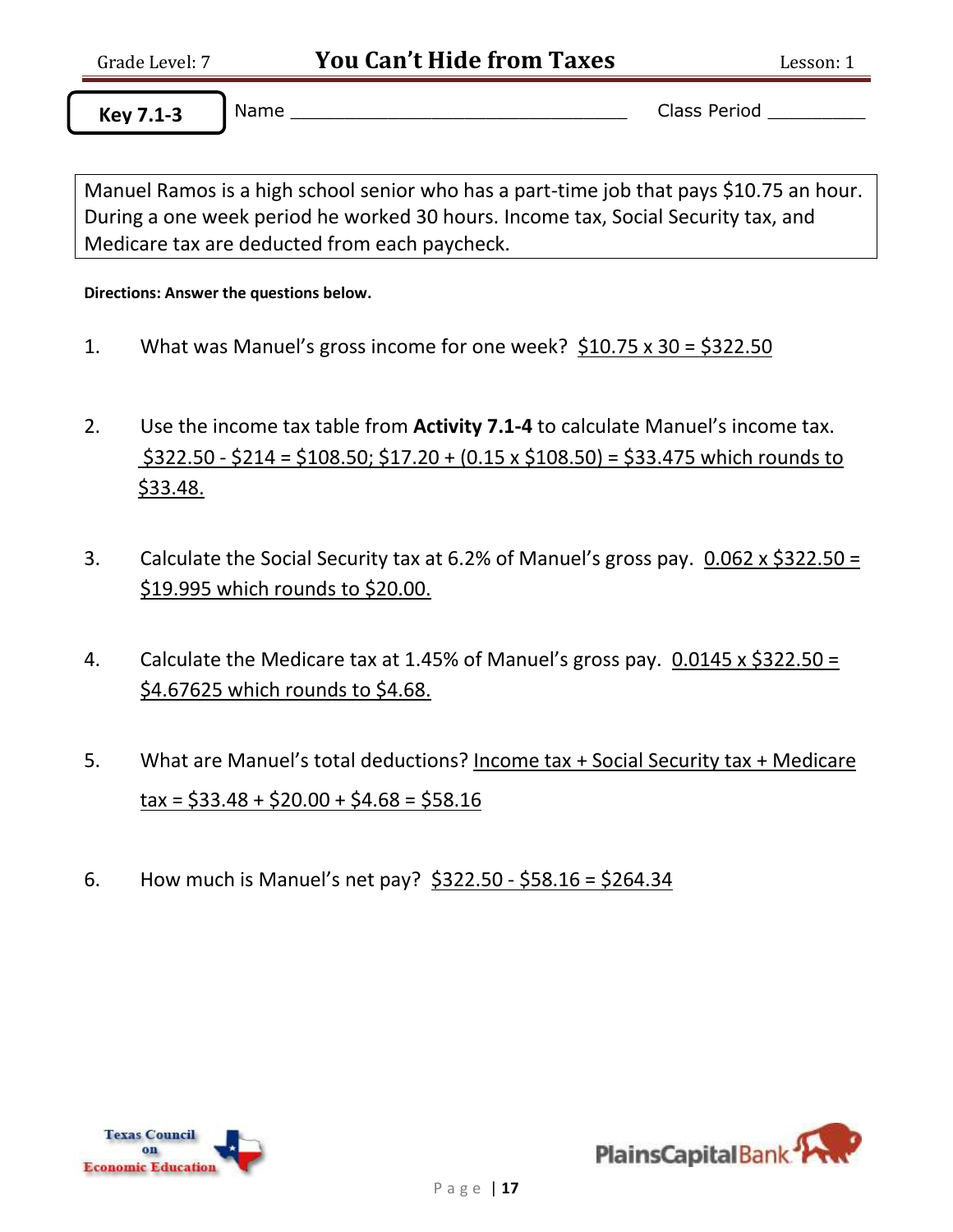7. Complete the check stub and write the check to Manuel Ramos for his net pay.

| <b>Unreal Corporations</b><br>Payroll Account          |                           | Check No. 5555<br>Date: July 15, 2013 |                |
|--------------------------------------------------------|---------------------------|---------------------------------------|----------------|
|                                                        |                           |                                       |                |
| Pay to the order of:                                   | <b>Manuel Ramos</b>       |                                       | \$264.34       |
| Two hundred sixty-four 34/100                          |                           |                                       | <b>Dollars</b> |
|                                                        |                           |                                       |                |
| <b>First Corner Bank</b>                               |                           |                                       |                |
| Anytown, USA                                           |                           |                                       |                |
| Memo:<br>Payroll                                       |                           | <b>Vladity Notworthy</b>              |                |
|                                                        |                           |                                       |                |
| Detach below before depositing. Save for your records. |                           |                                       |                |
| Employee:                                              | <b>Gross Earnings</b>     |                                       | \$322.50       |
| <b>Manuel Ramos</b>                                    | Deductions:               |                                       |                |
|                                                        | <b>Federal Income Tax</b> | \$33.48                               |                |
| Pay Period:                                            | Social Security Tax       | \$20.00                               |                |
| 07/08/2013 to                                          | <b>Medicare Tax</b>       | \$4.68                                |                |
| 07/14/2013                                             | <b>Total deductions</b>   |                                       | \$58.16        |
|                                                        | Net Pay                   |                                       | \$264.34       |



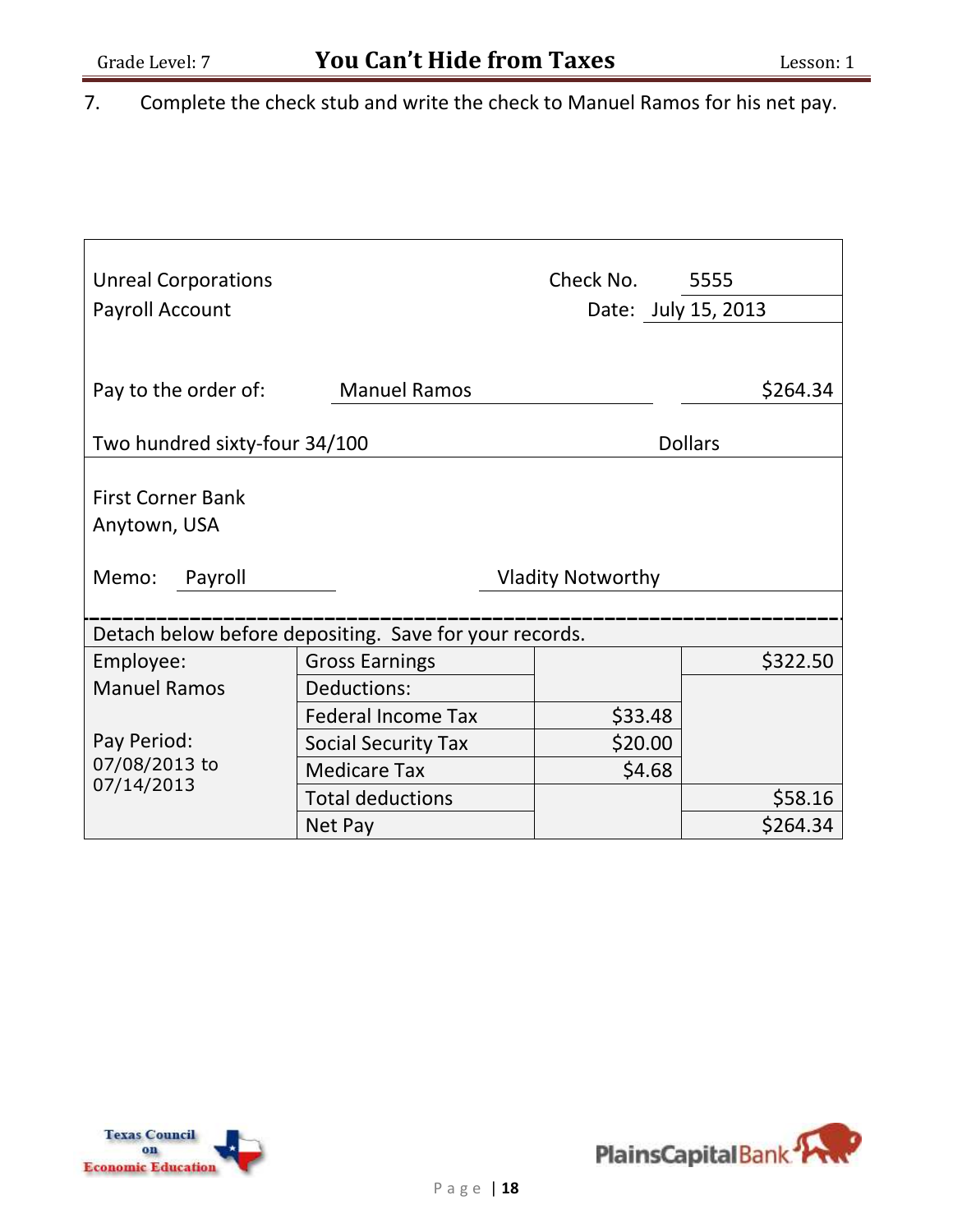| Activity 7.1-4a Name | <b>Class Period</b> |
|----------------------|---------------------|

Grade Level: 7 **You Can't Hide from Taxes** Lesson: 1

**Directions: Select nine of the numbers from the list below to put randomly in the squares on the TIC TAC Pay the TAX board. Work the problems as your teacher reads them. If you have the answer, then draw an "X" through the square with that number.** 

|        | $$0.49$ $$1.62$ $$1.94$ | \$7.25  | \$26.66 \$19.43 |  |
|--------|-------------------------|---------|-----------------|--|
| \$0.84 | \$17.99 \$5.99          | \$31.62 | \$22.32 \$5.58  |  |
| \$1.02 | \$49.85 \$9.10          | \$18.75 | \$5.37 \$6.61   |  |





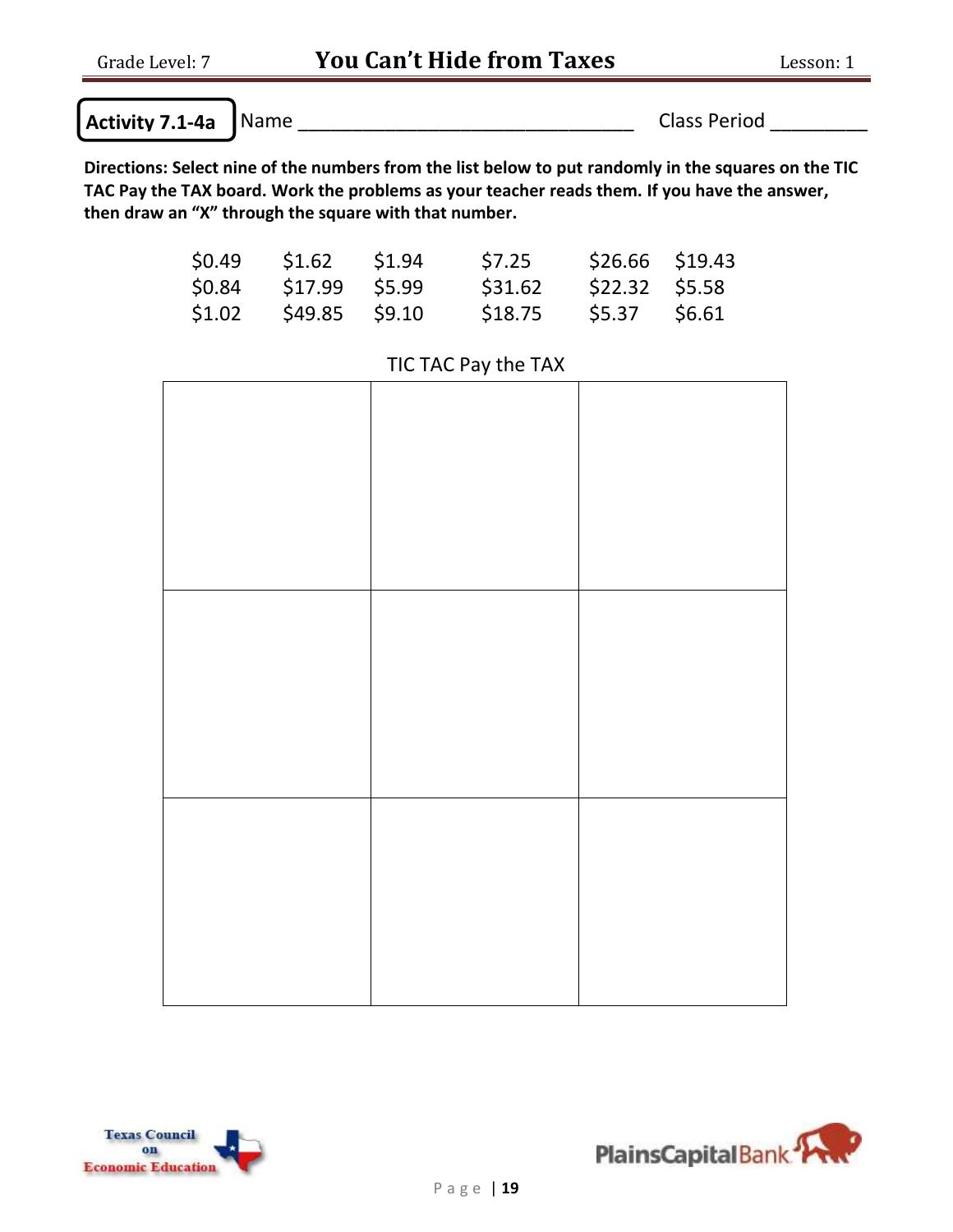#### **Activity 7.1-4b**

'<br>'

### **TIC TAC Pay the TAX Cards**

Cut the following problems apart, fold them and put them in a bag to be drawn out for the TIC TAC Pay the TAX game. The answer is in parenthesis after the problem.

| Alex purchased a<br>hamburger combo<br>advertised at \$5.99. If the<br>sales tax is 8.25%, how<br>much tax will he pay?<br>(50.49)                                                                       | Alexis purchased a new<br>music CD for \$11.99. If the<br>sales tax rate is 7%, how<br>much did she pay in sales<br>tax?<br>(50.84)                                                                                                                        | Jane worked for 10 hours on<br>the weekend. She was paid<br>\$7.00 per hour. How much<br>Medicare tax was withheld<br>from her paycheck if the tax<br>rate is 1.45%?<br>(51.02) |
|----------------------------------------------------------------------------------------------------------------------------------------------------------------------------------------------------------|------------------------------------------------------------------------------------------------------------------------------------------------------------------------------------------------------------------------------------------------------------|---------------------------------------------------------------------------------------------------------------------------------------------------------------------------------|
| While visiting his<br>grandmother, Lex ruined<br>his jeans and had to<br>purchase new ones. He<br>paid \$24.99 for the jeans.<br>If the sales tax is 6.5%, how<br>much sales tax did Lex pay?<br>(51.62) | Huyen went to the grocery<br>store for her mother to buy<br>milk, butter, bread, and<br>cereal. Her bill was \$17.99.<br>If the sales tax rate is<br>8.25%, how much did she<br>pay at the checkout,<br>including tax?<br>(Food is not taxable.<br>\$17.99 | A social worker's weekly<br>wage is \$804. How much<br>Social Security tax was<br>withheld from her check if<br>the tax rate is 6.2%<br>(549.85)                                |
| Jess needs a backpack for<br>his hiking trip. The<br>backpack cost \$24.99. The<br>tax rate in his town of La<br>Porte, TX is 7.75%. How<br>much sales tax did Jess<br>pay?<br>(51.94)                   | Ronnie purchased a bag of<br>apples for \$5.99. If the tax<br>rate is 8.25%, how much<br>did he pay at the<br>checkout?<br>(Food is not taxable. His bill<br>was \$5.99)                                                                                   | Maria received a new<br>camera for her birthday.<br>Her parents paid \$129.99 for<br>the camera plus 7% tax.<br>How much sales tax did her<br>parents pay?<br>(59.10)           |